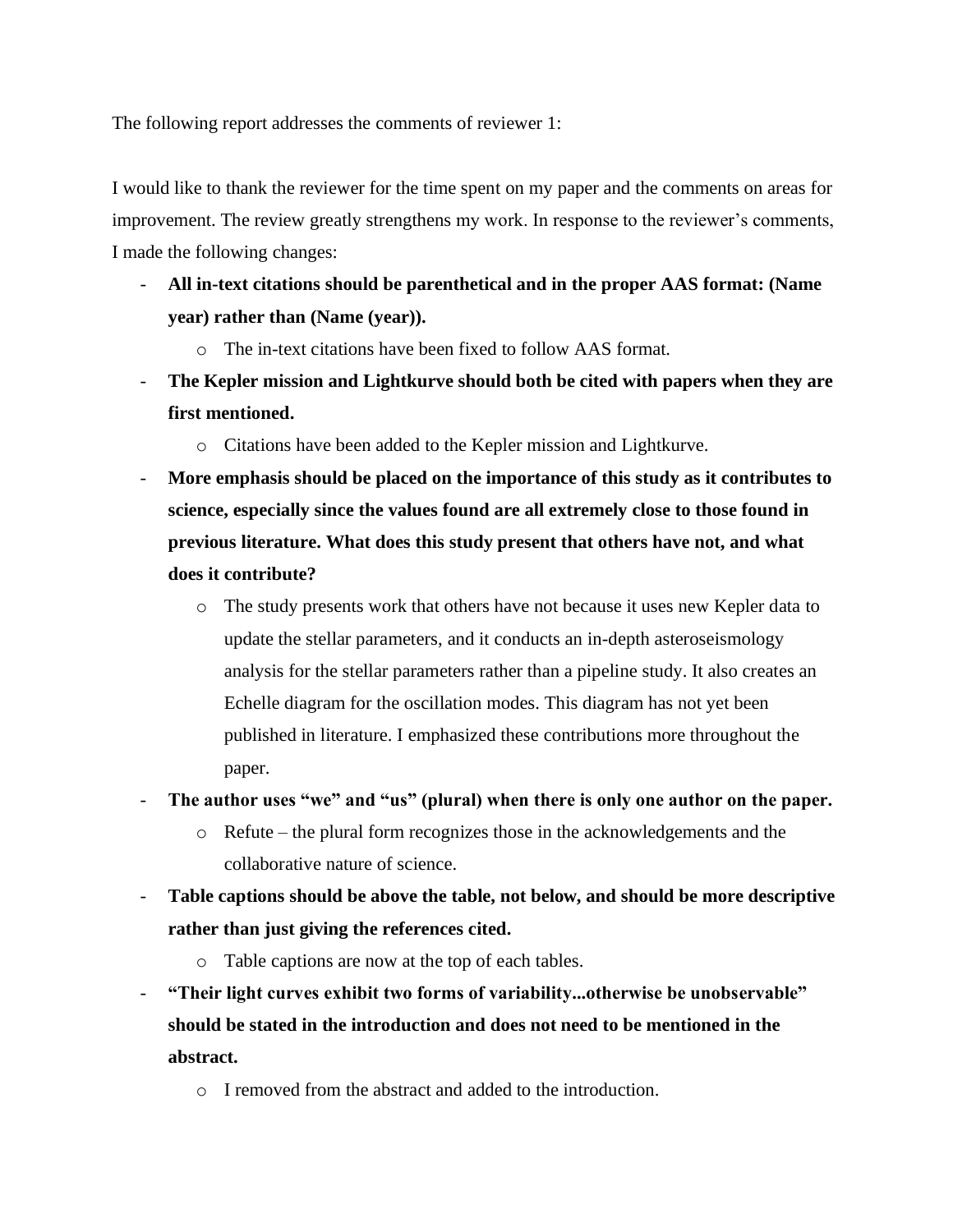- **The author states "detailed asteroseismic analysis" but more details should be given on this analysis in the abstract.** 
	- o A brief explanation of the asteroseismic analysis now precedes the results presented in the abstract.
- **υmax and Δυ should be defined and explained in the introduction.** 
	- o Refute the intricacies of the asteroseismic analysis become more important in the data analysis section. I checked with numerous related studies, and they wait to define the parameters until the methodology section as well.
- **The time over which data were taken should be more specific. The exact dates should be given, rather than the year ("2009 to 2013").**
	- o Refute the observations span 17 quarters, so the exact day and month of starting and stopping seem unimportant to the science of the study. I again checked with other similar studies, and they also omit the day/ month in the observation details.
- **What is winsorization? This should be explained.** 
	- o The edited light curve sets all normalized flux values above 1.0015 and below 0.9985 equal to one, the value to which all others are normalized. I previously mislabeled this process as winsorization. Winzorization would instead set all values above 1.0015 equal to 1.0015 and all values below 0.9985 equal to 0.9985. I decided against using winsorization because that would lead to a false excess of power at certain frequencies, which then impacts the determination of stellar parameters from the power spectrum.
- **The Lomb-Scargle method needs a citation.** 
	- o The Lomb-Scargle method now has a citation.
- **"The triangular method applies a boxcar filter to another boxcar." This needs more explanation.** 
	- o The triangular smoothing method applies the box smoothing method twice with a specified filter width. I added a brief explanation of this method into my analysis section of the paper.
- The definitions of the scaling relations and the definition of  $g^*$  should have equation **numbers.** 
	- $\circ$  The scaling relations and log(g) definition now have equation numbers.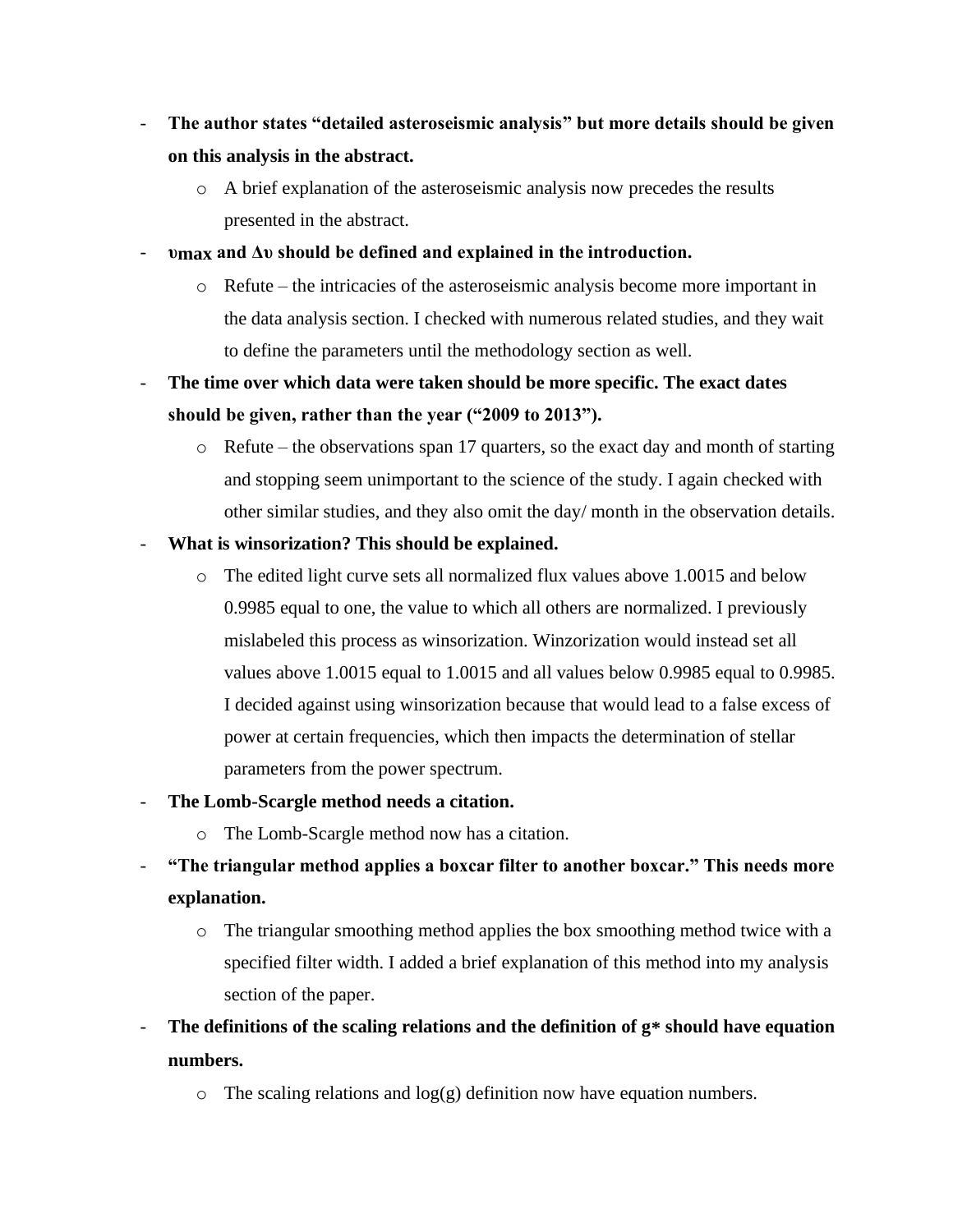- **The scaling relations show up at the top of the next page, not after the paragraph where they are referenced.** 
	- o This formatting issue has been fixed.
- The result of log(g) should be given after the method of finding log(g) is explained **(at the end of the same paragraph).** 
	- $\circ$  I rearranged the order of the log(g) equation and the methods in response to this comment. They now flow more logically.
- **The uncertainty determination section can be combined with the Stellar Parameters section, and the uncertainty methods can be explained after the determination of υmax and Δυ is explained.** 
	- o The uncertainty determination methods now immediately follow the results for  $v_{\text{max}}$  and  $\Delta v$ .
- The process of how the Echelle diagram is made (e.g., did the author specify 5.47 **uHz to make the diagram or did Lightkurve determine this?) and what it means should be explained a bit more.**
	- o More explanation to the process of making an Echelle diagram and its meaning have been added to my paper. The value of 5.47 comes from the large separation frequency Δυ determined in this study.
- **The percent differences should also be placed in new columns in Table 2 to facilitate comparisons.** 
	- o Table 2 now has these columns for the percent error values.
- **"A unique feature of heartbeat red giants is that they exhibit two forms of variability..." This sentence should be in the introduction, not the discussion.**
	- o The sentence is now in the introduction.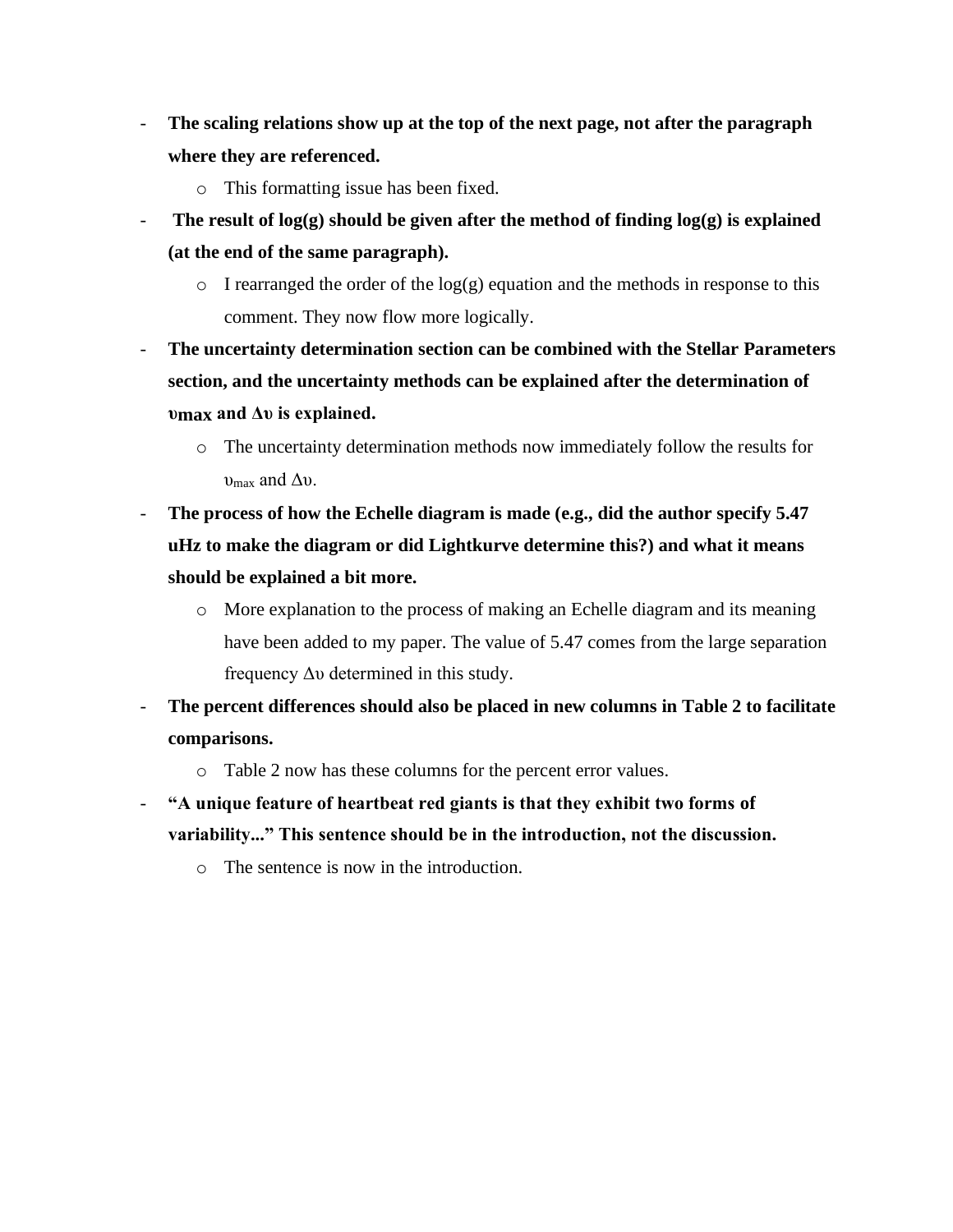The following report addresses the comments of reviewer 2:

I would like to thank the reviewer for the time spent on my paper and the comments on areas for improvement. The review greatly strengthens my work. In response to the reviewer's comments, I made the following changes:

- **The author should discuss more clearly what are the differences between her method and Beck et al.'s method because they both study the same object by using asteroseismology.** 
	- o Beck et al. uses an algorithm to estimate stellar parameters. I added a citation for this method from their study. I also elaborated on the differences between my study and previous studies.
- **The exact equations should be included. Also, the scaling relations are not a linear**  function of  $v_{max}$  and  $\Delta v$ , thus I think the error of the scaling relations should not be **calculated the way the author point out. The author can refer to the "Simplification" section in this link**

**https://en.wikipedia.org/wiki/Propagation\_of\_uncertainty for the relationship between errors. If this is not what the author means, the author should explain it clearer.**

- o The method I described is the same one that you are referring me to. I added a clarification and fixed a typo to convey this better in my paper.
- *"... we conducted a detailed asteroseismic analysis of KIC 7431665 ..."***: the author should add the term "heartbeat binary" before "KIC 7431665" to emphasize the type of the object.** 
	- o This is now changed.
- **In the abstract, the author should state by words what all mathematical notations are (for example, Radius R, mass M, etc.)** 
	- o The notations are now defined by words in the abstract.
- *"We hope future studies will conduct a ... oscillation mode."***: I think this should not be in the abstract. The abstract should focus on the analysis and the result of the work, rather than suggestion/ expectation for further studies.**
	- o The sentence was removed from the abstract.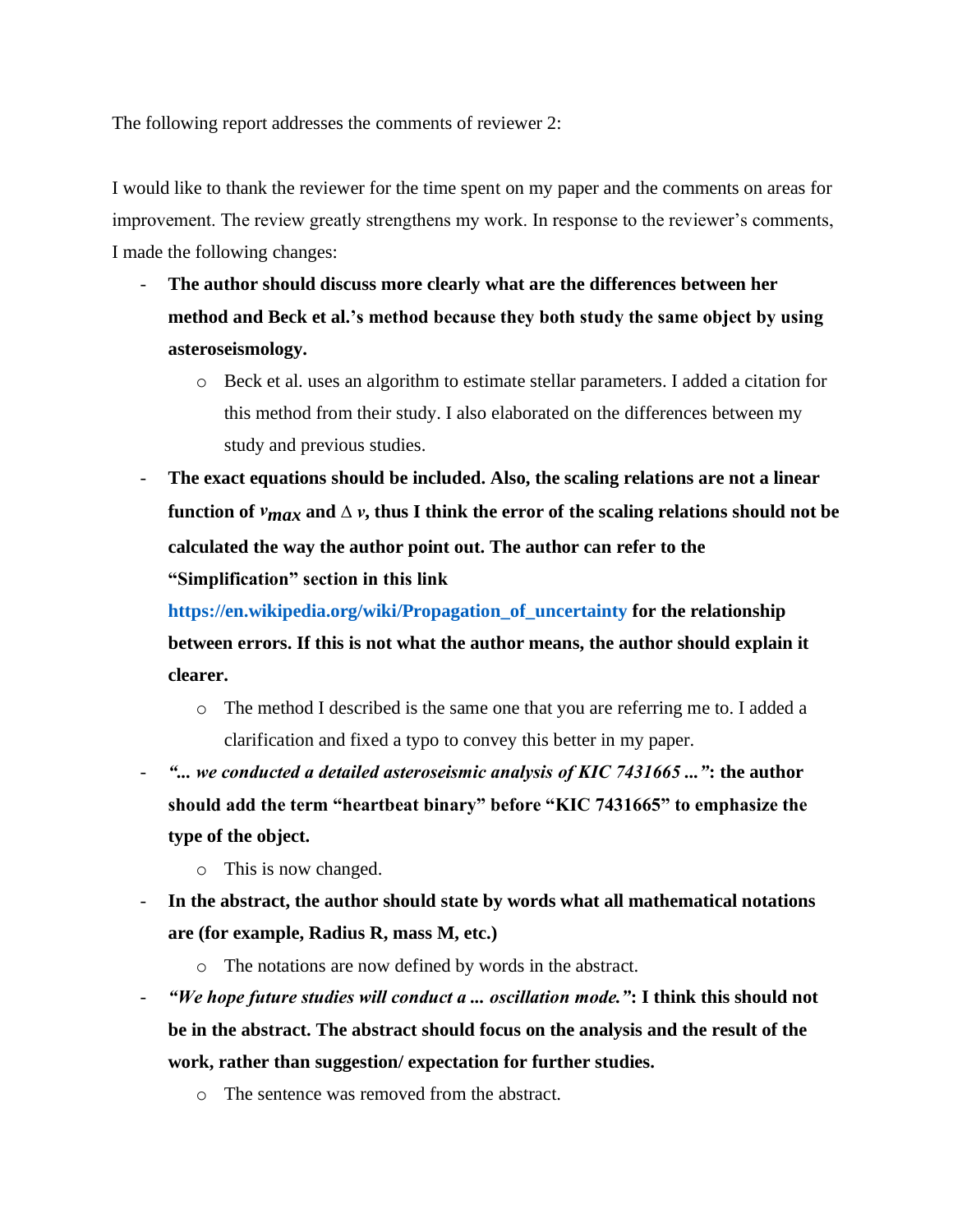- *"... from the discovery of red giant heartbeat stars."***: need citation for the discovery.**
	- o Yes, a citation was added.
- *"Convection in the envelope generates solar-like oscillations via the ..."***: the author should briefly explains what a solar-like oscillation is or what is its mechanism.**
	- o Solar-like oscillations are driven by convection in the envelope. I made a change to clarfity this.
- *"In the case of red giants ... largest amplitudes in the core."***: need citation.** 
	- o Yes, a citation was added.
- *"... derive from various scaling relations."***: the author should briefly explain what scaling relations mean.** 
	- o Refute scaling relations will be understood by anyone in the field. I also reference the equations to specify what I mean by them.
- *"The scaling relations for stellar mass ... from the power spectrum."***: need citation.**
	- o Yes, a citation was added.
- *"The effective temperature applied in this study is 4580K ..."* **: the author should explain why and how the effective temperature is applied to this study (i.e what do we need it for?).** 
	- o The effective temperature is needed for the scaling relations. I added a clarification of this into the paper.
- *"We combine the individual light curve ... all observation windows"***: the author should refer to her Figure 1 after this sentence.** 
	- o I added a reference to Figure 1 here.
- *"We remove these eclipses by winsorization ..."***: the term "winsorization" should be explained clearer. Also, I think the author should include two light curves before and after the winsorization reduction so we can see what the winsorization's effect on the light curve is.** 
	- o The edited light curve sets all normalized flux values above 1.0015 and below 0.9985 equal to one, the value to which all others are normalized. I previously mislabeled this process as winsorization. Winzorization would instead set all values above 1.0015 equal to 1.0015 and all values below 0.9985 equal to 0.9985. I decided against using winsorization because that would lead to a false excess of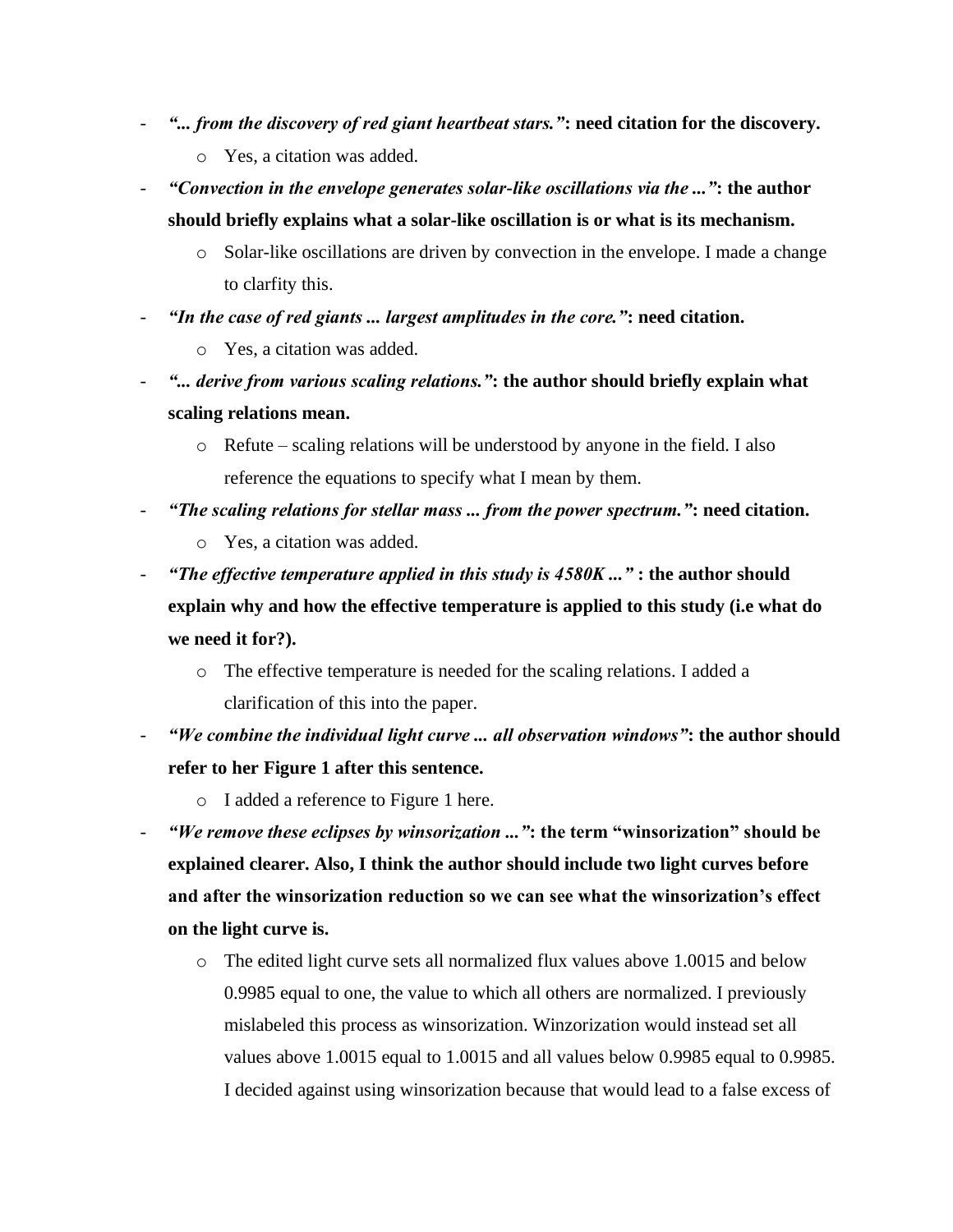power at certain frequencies, which then impacts the determination of stellar parameters from the power spectrum.

- *"The LIGHTKURVE packages..."***: need citation for the package.** 
	- o Yes, a citation was added.
- *"... the Lomb-Scargle method..."***: need citation for the method.** 
	- o Yes, a citation was added.
- *"We remove this noise by flattening the power spectrum with a triangular filter..."***: the author should show a flattened power spectrum in the paper.** 
	- o The power spectrum included in the paper is flattened.
- *"... for KIC 7431665 with the following scaling relations: ..."***: the equations should be listed right after the colon (instead of on the next page) – format problem.** 
	- o The formatting problem is now fixed.
- *"... and the generate a random sample from that data."***: the author should explain clearer what she means "generating a random sample from that data". For example, what distribution that random sample follows, or what parameters of the sample are taken from the data.** 
	- o Refute this is a general bootstrapping technique. I added a bootstrapping citation to my paper for any further clarifications.
- **A brief explanation of the purpose of Échelle diagram should be given. Also, the author should explain what each axis in the Échelle diagram represents. what is the oscillation mode l? The author should explain it along with the explanation of oscillation modes p and g in the introduction.**
	- o More explanation to the process of making an Echelle diagram and its meaning have been added to my paper.
- *"For the comparison to Beck et al (2014) ... For the comparison to Manuel & Hambleton (2018) ..."***: the author should briefly mention the methods of Beck et al (2014) and Manuel & Hambleton (2018) to understand why the results are slightly different.** 
	- o A brief description of the methods for each study was added. The typo citing Manuel & Hambleton (2018) was fixed to correctly cite Yu et al. (2018).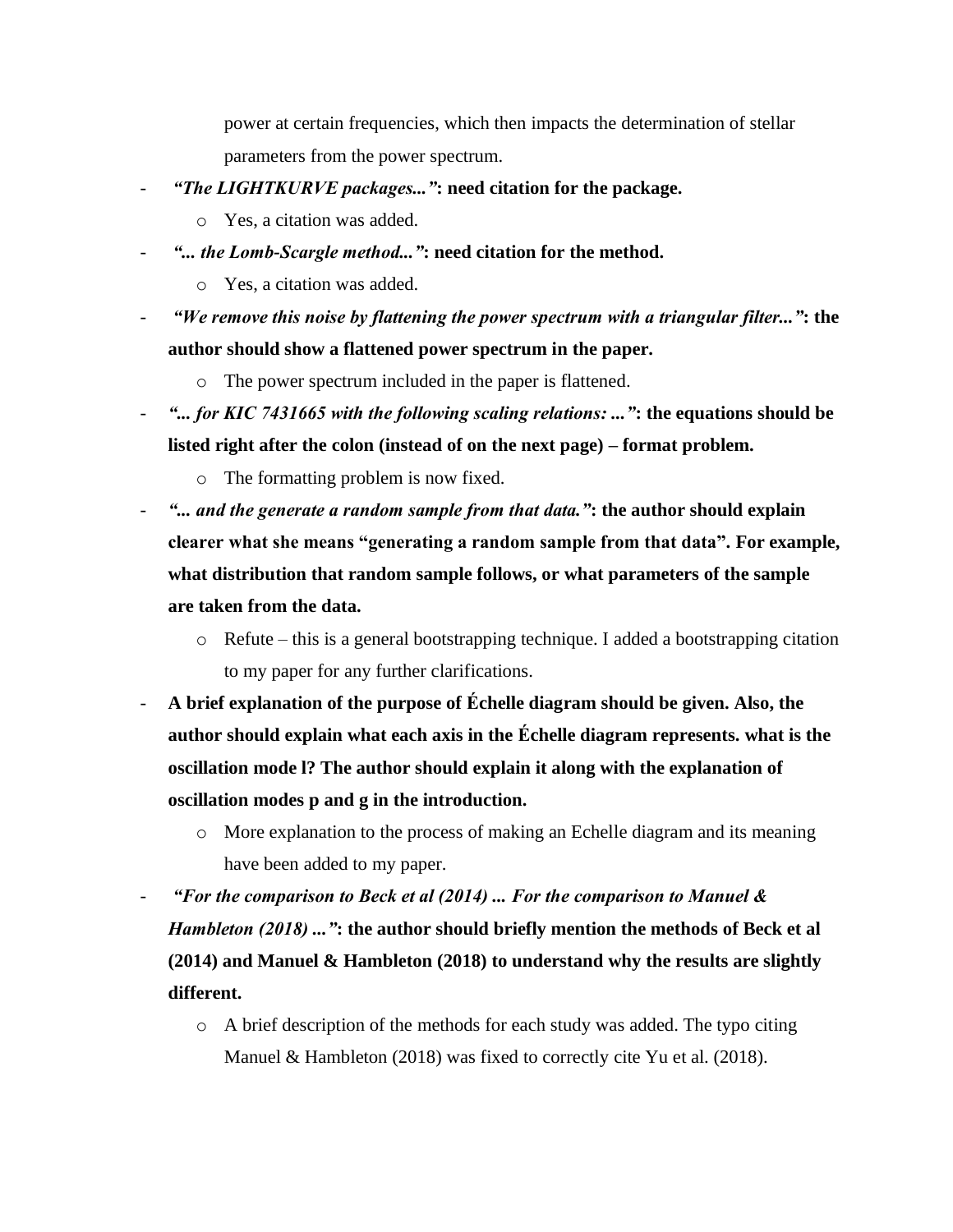- *"An interesting binary analysis would ..."***: I don't think "interesting" is a good word to use in this sentence.** 
	- o I removed the word "interesting" from this sentence.
- *"The uncertainty ranges result from the standard error and error propagation."***: the author should also briefly remind the readers that bootstrapping resampling process is the method to calculate the standard error.** 
	- o The section now has a brief reminder of the bootstrapping resampling process.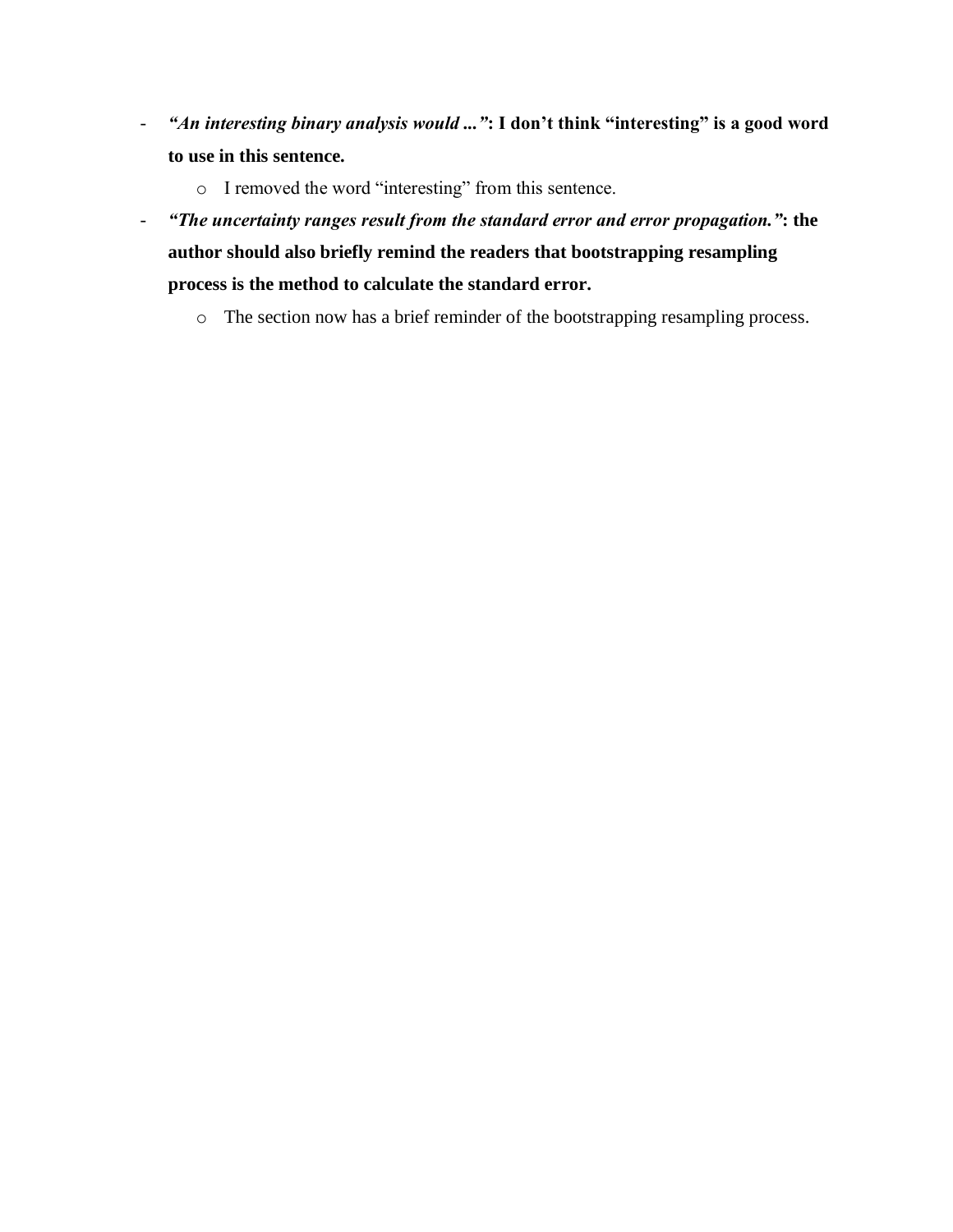The following report addresses the comments of reviewer 3:

I would like to thank the reviewer for the time spent on my paper and the comments on areas for improvement. The review greatly strengthens my work. In response to the reviewer's comments, I made the following changes:

- **Throughout the text, there are instances where in text citations are not placed in parenthesis when they should be** 
	- o The parenthetical citations now follow the AAS guidelines with parentheses enclosing the author's name and year.
- **There are many technical details in the introduction that are mentioned with no explanation. Why do p modes dominate solar like oscillations in the convective envelope while g modes have large amplitudes in the core for red giants? How does temperature determine the oscillation mechanism of a star? There are many statements in the introduction that should be explained further. This happens again in Section 3 with certain details or features that are mentioned but not explained. For example, what is winsorization and the region of excess power?** 
	- $\circ$  I address these details in the edits of my paper. The only one I did not include was winsorization because of the misuse of that term. The edited light curve sets all normalized flux values above 1.0015 and below 0.9985 equal to one, the value to which all others are normalized. I previously mislabeled this process as winsorization. Winzorization would instead set all values above 1.0015 equal to 1.0015 and all values below 0.9985 equal to 0.9985. I decided against using winsorization because that would lead to a false excess of power at certain frequencies, which then impacts the determination of stellar parameters from the power spectrum.
- **Equation 1 is not placed in the correct location. There seems to be a break in section 3 where the equation would go but then the equation is displayed on the next page. Also, the solar symbol,** ☉**, should be placed in the subscript, not the superscript.** 
	- $\circ$  The formatting issue with Equation 1 is now fixed, but I left the solar symbol as a superscript when I already had a subscript.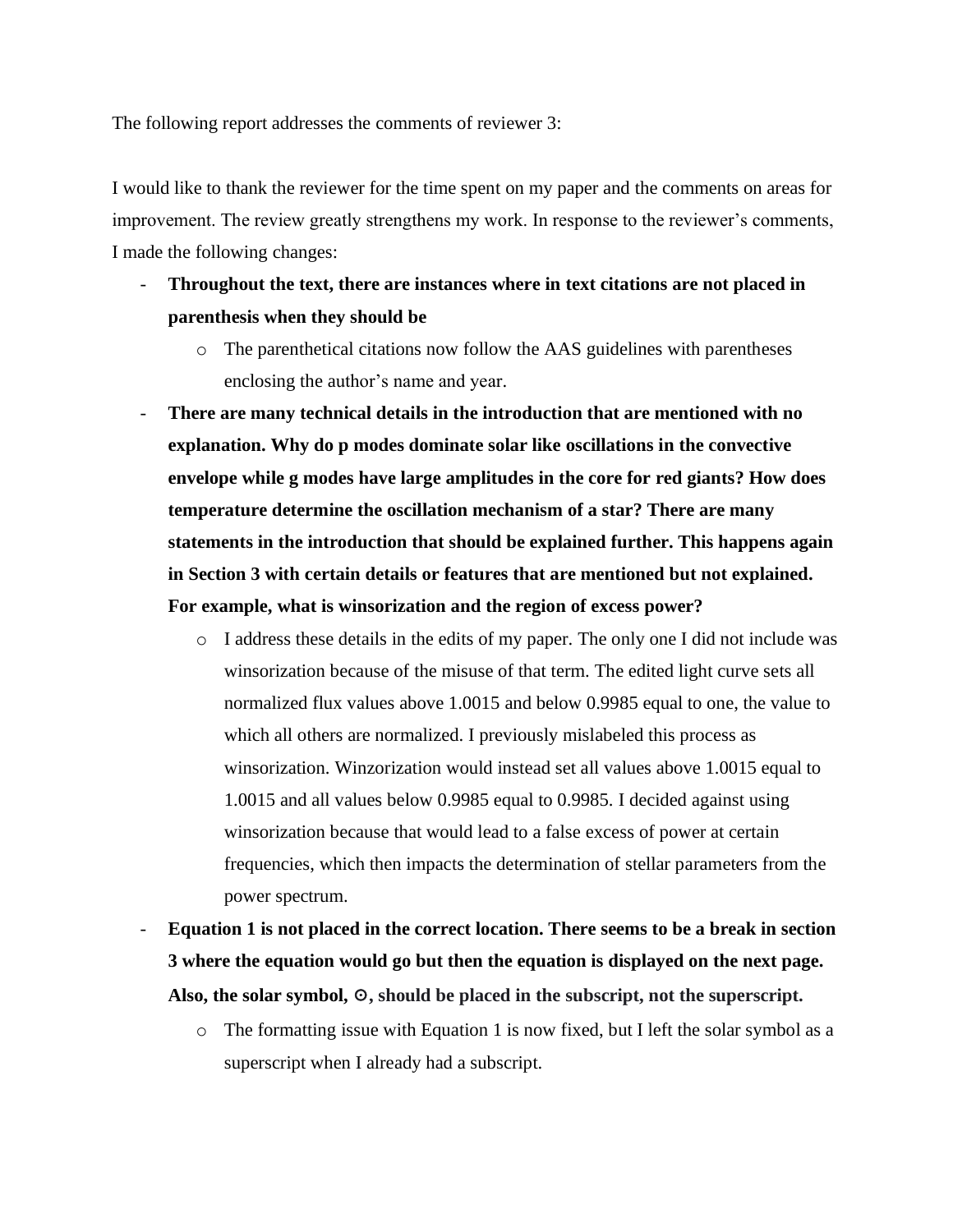- The Echelle diagram needs to be better explained. It is hard to understand what is **actually being plotted and what this plot demonstrates.** 
	- o More explanation to the process of making an Echelle diagram and its meaning have been added to my paper.
- **In the Discussion, there is a comparison to the results of Manuel & Hambleton (2018). Did they also study KIC 7431665, are there values for KIC 7431665?** 
	- $\circ$  The typo citing Manuel & Hambleton (2018) was fixed to correctly cite Yu et al. (2018).
- **There needs to be a larger, in-depth discussion of Heartbeat red giant stars. There is very little stated on these stars even though the project is an asteroseismic analysis of heartbeat binaries. There needs to be more stated about the theory of these objects and a better literature review on the physics of Heartbeat stars.**
- **There are many citations missing. There needs to be a citation for Kepler and KIC and also all the programs used, including Lighkurve, Lomb-Scargle, bootstrapping etc.**
	- o Yes, I added in these necessary citations.
- There is not much to distinguish this paper from the previous studies conducted on **KIC 7431665. There seems to have already been two in depth asteroseismic studies on the target that already used Kepler data. This study seems to have just repeated their analyses. The results seem to confirm this as all the determined values are very similar to the values in the literature. There needs to be something else added to separate this study from what has already been done. Perhaps a discussion/analysis of internal structure or the oscillation modes. I also wonder if there are any other sources of new observations (perhaps TESS). It seems like asteroseismology has already been conducted on this star with the Kepler observations, a study with new measurements would be interesting to reconfirm the literature parameters or analyze any changes. As of now, it is unclear why another asteroseismic study on the Kepler data is needed.** 
	- o The study presents work that others have not because it uses new Kepler data to update the stellar parameters, and it conducts an in-depth asteroseismology analysis for the stellar parameters rather than a pipeline study. It also creates an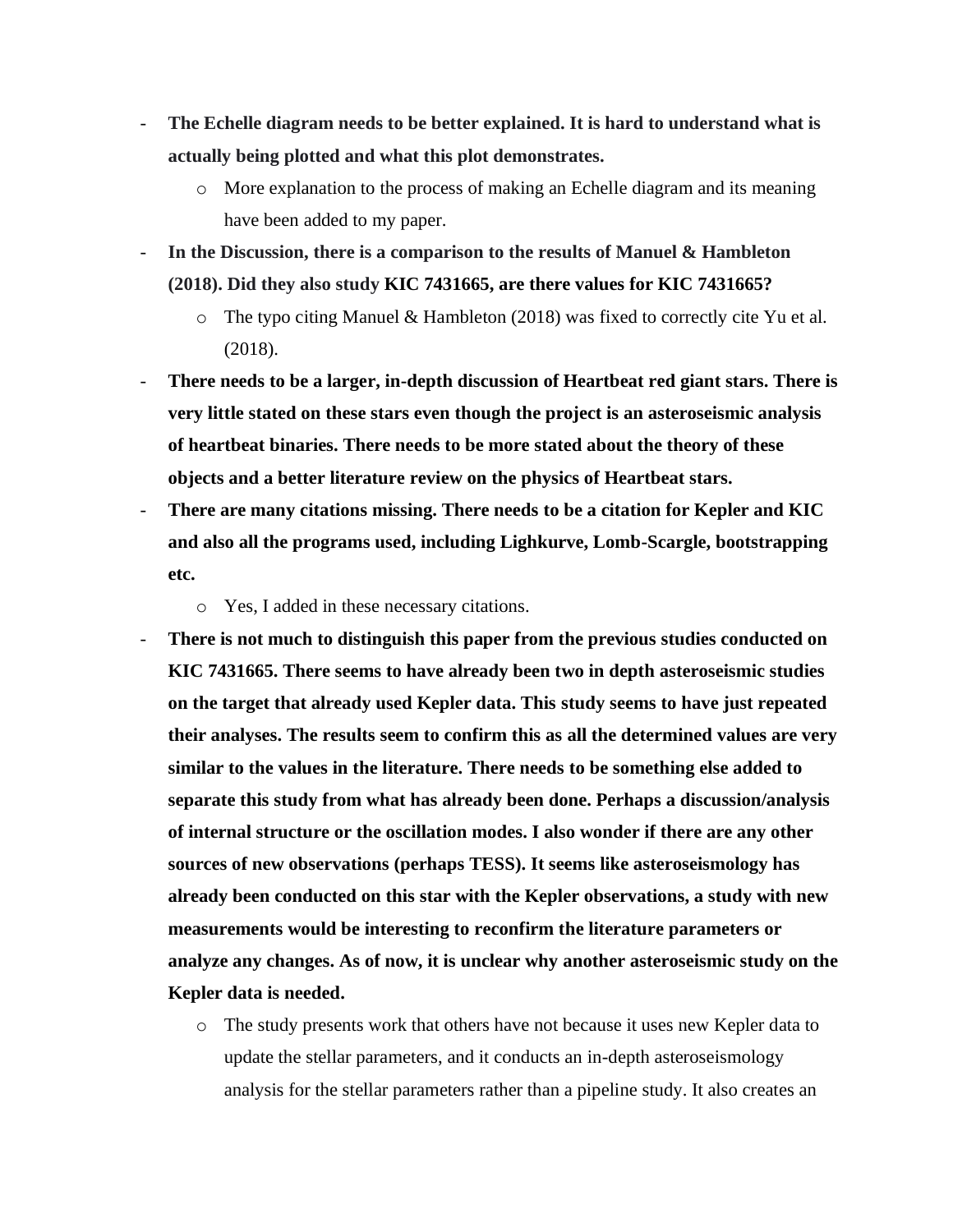Echelle diagram for the oscillation modes. This diagram has not yet been published in literature. I emphasized these contributions more throughout the paper.

- o *TESS* data is currently insufficient for an asteroseismic analysis because only one observation set is available. I constructed a power spectrum from *TESS* data and found no useful parameters for an analysis to be completed. Additionally, the methods used to determine stellar parameters from the *Lightkurve* package do not work well for the low signal to noise ratios of *TESS.*
- **In the beginning of section 4, one of the results of this project is that it "demonstrates the necessity for single-star studies in refining the results of pipeline projects ...". I feel that this result is not met by this study. As stated before, this study conducted asteroseismology using the same data as other studies, and therefore there were minimal changes in the parameters determined. Since the determined parameters are so close to the previous values, this claim does not hold.** 
	- o I agree. I removed this sentence and placed my emphasis in the discussion elsewhere.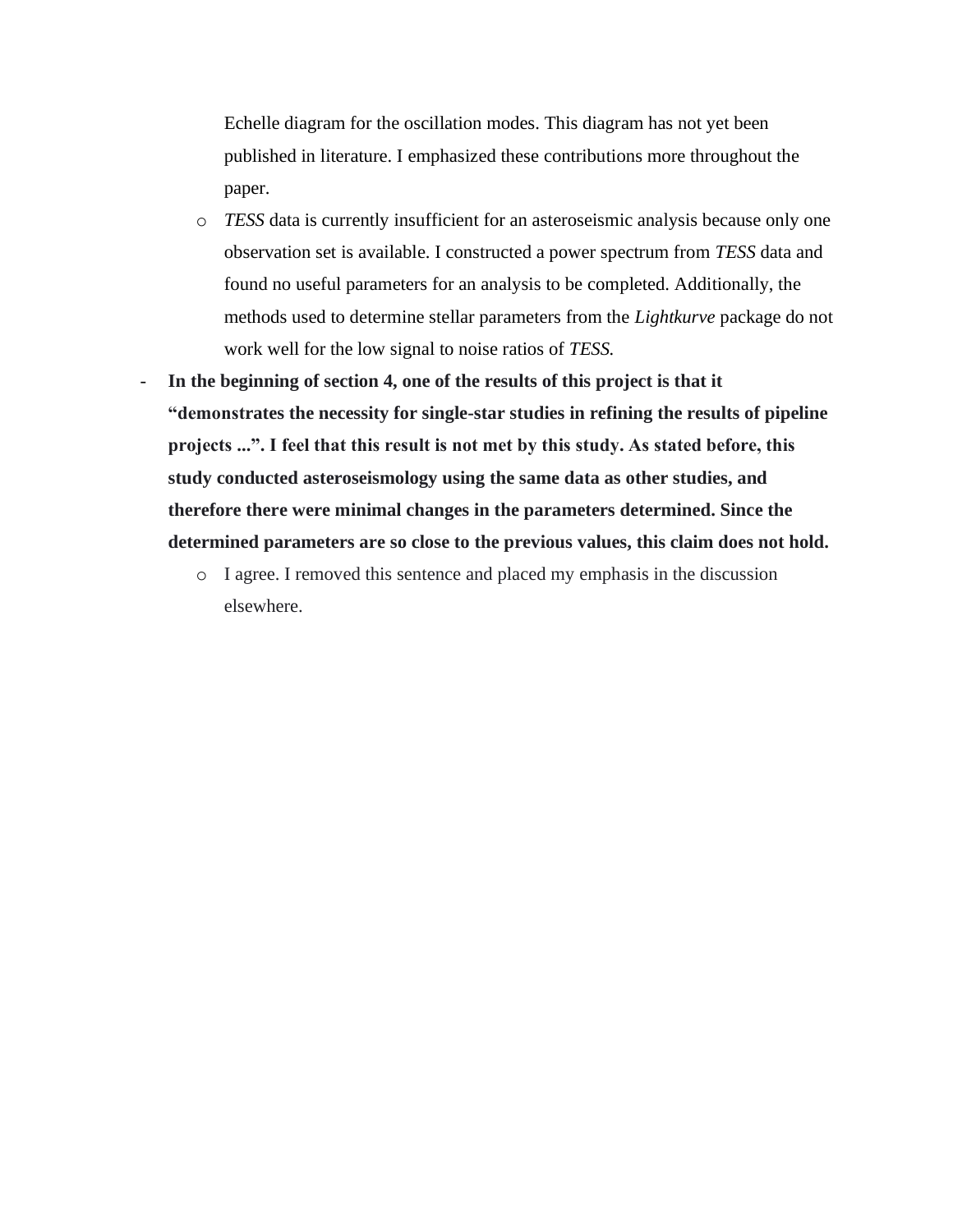The following report addresses the comments of reviewer 4:

I would like to thank the reviewer for the time spent on my paper and the comments on areas for improvement. The review shared helpful advice, all of which I responded to before resubmission. The following changes have been made:

- **Introduction: "...red giant dominates the observational properties of a heartbeat binary unless the companion star is of high density, such as a white dwarf." It may be helpful to characterize or just mention the companion star in this binary system. I was left wondering what type of star the companion was and if/how it affected the system as a whole. Do we not know much about it? Can we infer anything about it by studying the red giant?** 
	- $\circ$  Literature does not yet have any information about the companion star. A future study conducting a binary analysis would resolve this issue.
- **A question of little concern, but is there a reason why the author did not consider more recent** *TESS* **data over** *Kepler* **data?**
	- o *TESS* data is currently insufficient for an asteroseismic analysis because only one observation set is available. I constructed a power spectrum from *TESS* data and found no useful parameters for an analysis to be completed. Additionally, the methods used to determine stellar parameters from the *Lightkurve* package do not work well for the low signal to noise ratios of *TESS.*

## - **"BKJD" is never defined. Assuming it's a certain type of Julian Date?**

- o BKJD stands for Barycentric Kepler Julian Date. I added this to my paper for clarification. Essentially, it takes the Barycentric Julian Date (BJD) and subtracts 2454833.0, which shifts the zero point.
- **"Winsorization" is also not a commonly used term and may be beneficial to define.**
	- o The edited light curve sets all normalized flux values above 1.0015 and below 0.9985 equal to one, the value to which all others are normalized. I previously mislabeled this process as winsorization. Winzorization would instead set all values above 1.0015 equal to 1.0015 and all values below 0.9985 equal to 0.9985. I decided against using winsorization because that would lead to a false excess of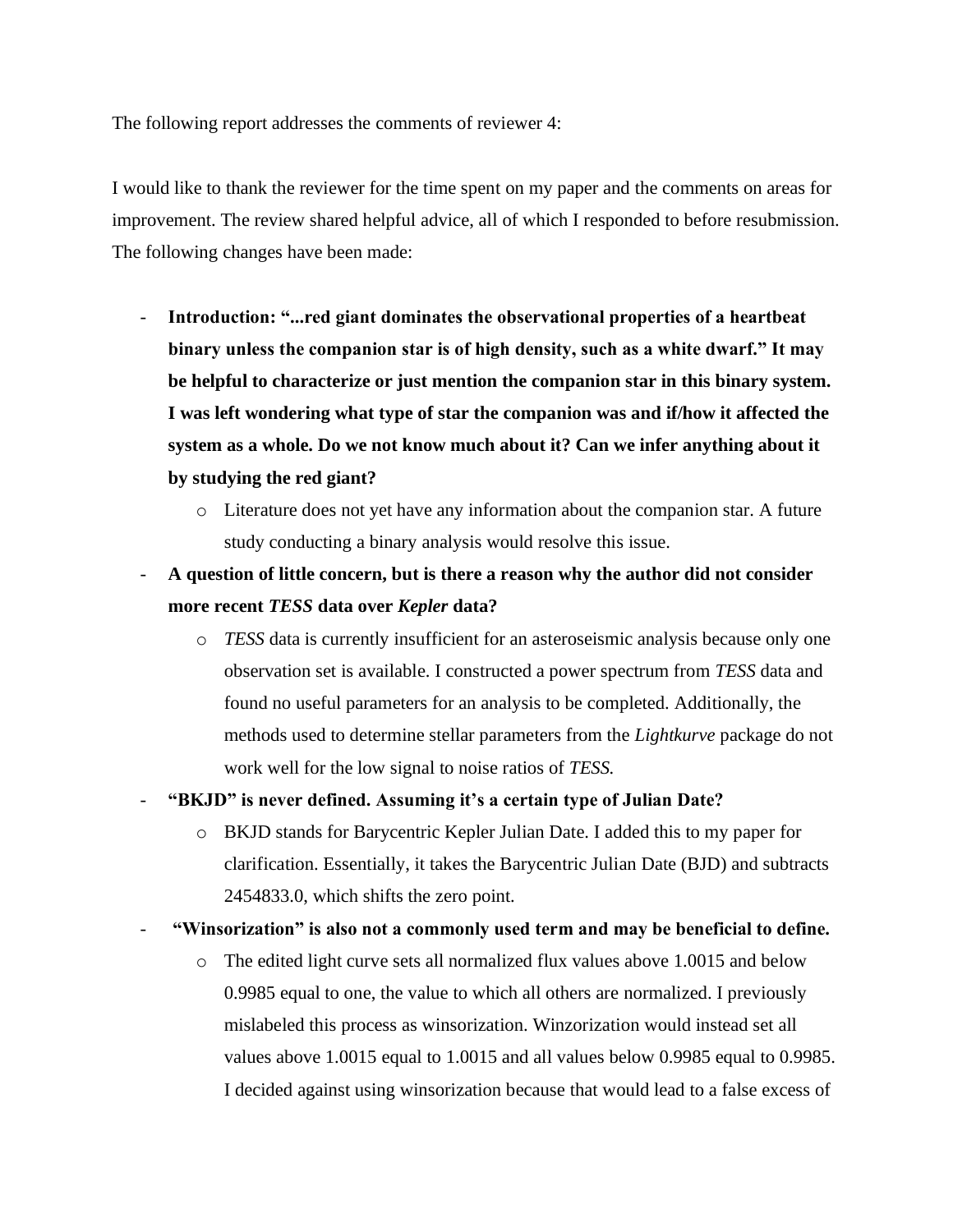power at certain frequencies, which then impacts the determination of stellar parameters from the power spectrum.

- **"...shifts windows of 25 μHz along the data to evaluate the correlation of the data with itself." Is there a reason the shift is by 25 μHz? Is this just a small enough frequency shift to find the correlation?** 
	- o The filter width depends on the star being analyzed. *Lightkurve* defaults to 25 microhertz for Red Giants and 250 microhertz for Main Sequency stars.
- **"The diagram indicates oscillation modes of l=1, 2, and 0 corresponding to the ridges from left to right." I wish the author would have described what "ridges" mean in reference to this diagram. Are they at the points when the SNR is highest? In addition, what is the significance of these oscillation modes? What do the numbers 1, 2, and 0 mean? Why is the author confident of performing actions on delta v from the observation of these ridges?** 
	- o More explanation to the process of making an Echelle diagram and its meaning have been added to my paper.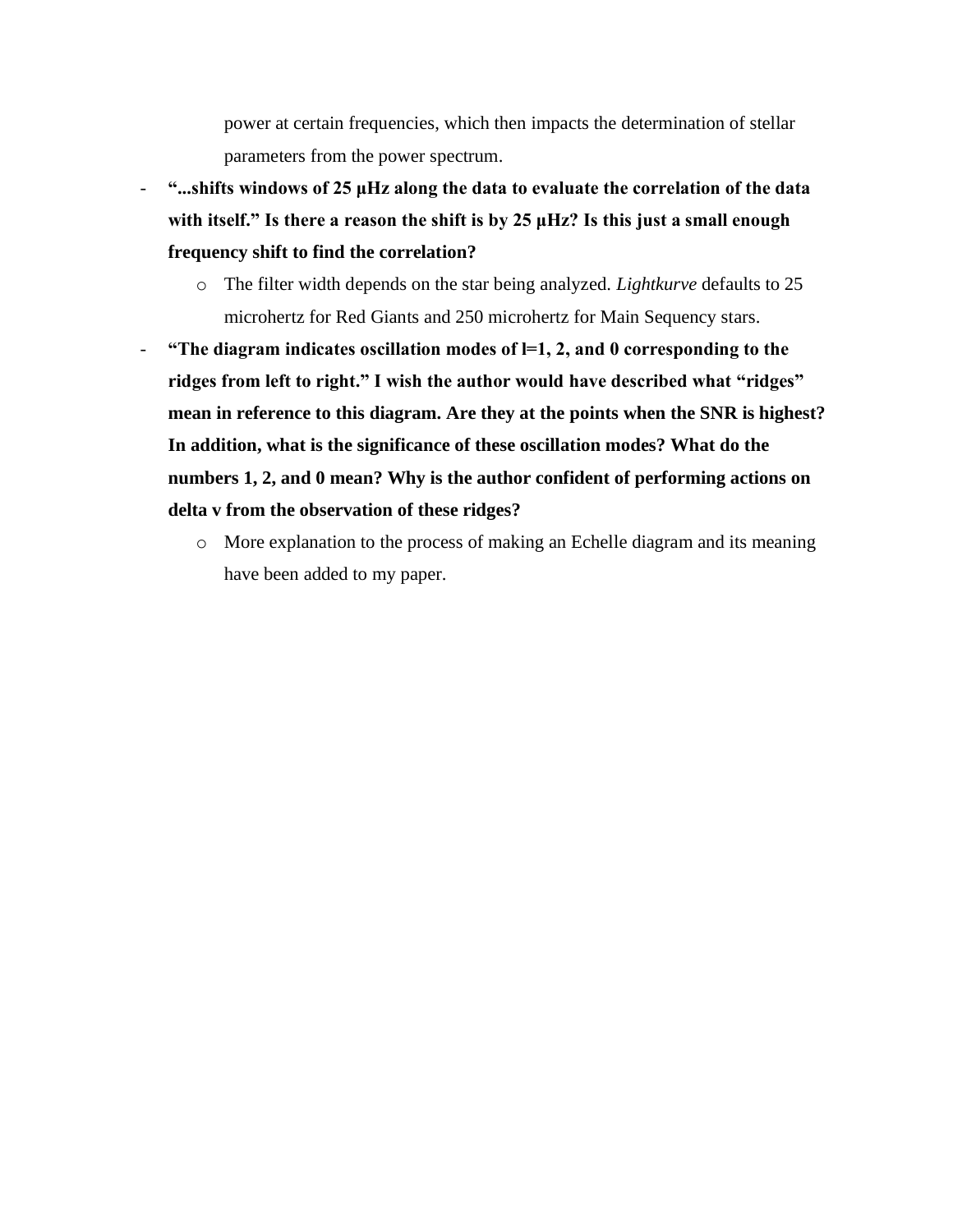The following report addresses the comments of reviewer 5:

I would like to thank the reviewer for the time spent on my paper and the comments on areas for improvement. The review shared helpful advice, all of which I responded to before resubmission. The following changes have been made:

## - **Tables could use descriptions**

- o The tables include descriptions in this resubmission. I placed a description in a caption at the top of each table.
- **A brief description of the LIGHTKURVE package might aid in understanding. Is it standalone software or part of some other program?** 
	- o *Lightkurve* is a python package. I added the citation for *Lightkurve* to my paper for any further clarifications.
- **Plot size can be increased for better clarity and detail.** 
	- o The plot size of each figure was increased. The details of the plots now show up more clearly.
- Unclear how the Échelle diagram indicates modes of  $l=1,2$ , and 0
	- o A more detailed explanation of the Échelle diagram has been added to the paper. This includes the methods behind recognizing the oscillation modes.
- **Paper would benefit from an additional proofread** 
	- o I proofread the paper numerous times before submitting this most recent version. Any missed typos/ grammatical errors will (hopefully) be caught for the next draft or by the editor if this version is accepted to the journal.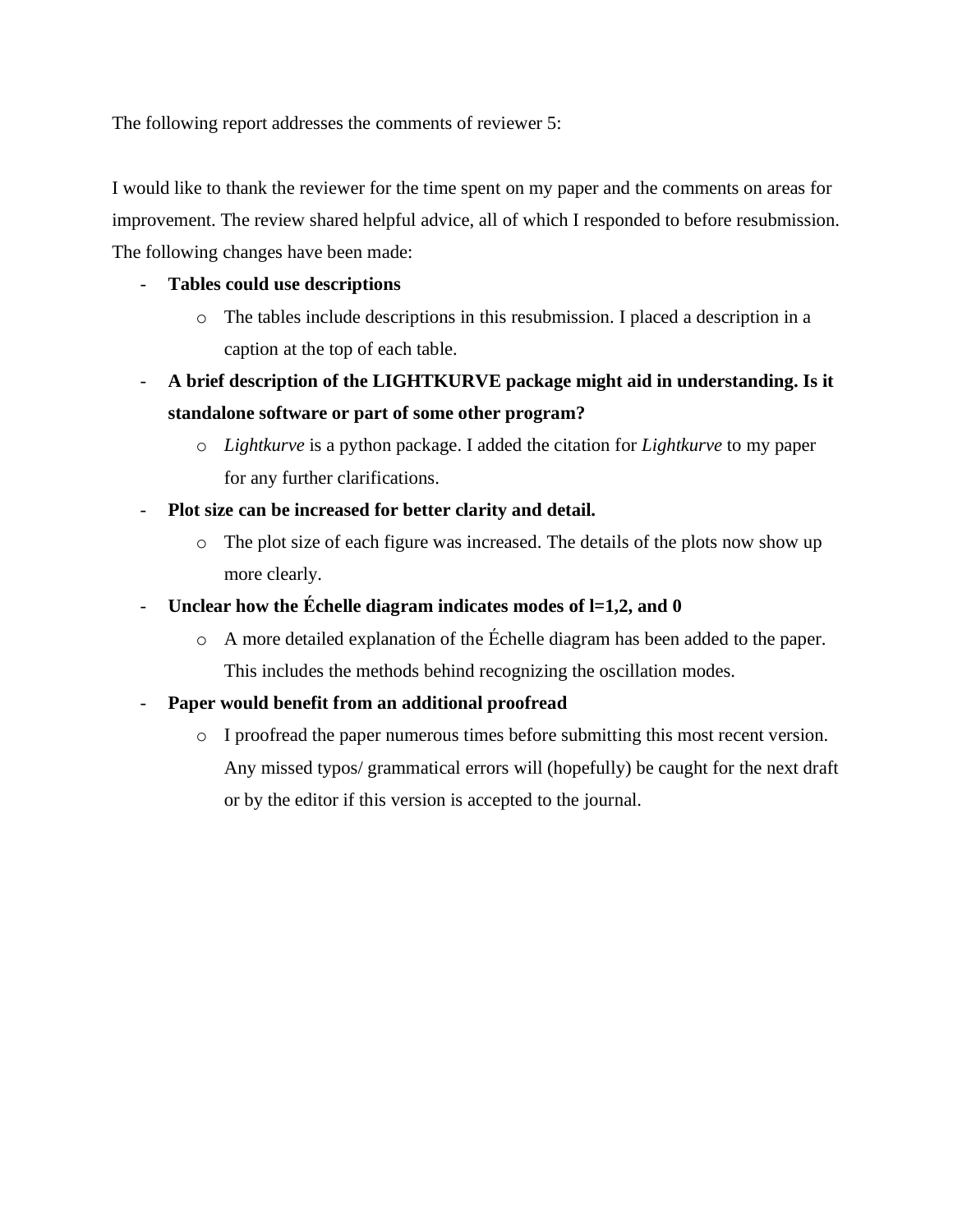The following report addresses the comments of reviewer 8:

I would like to thank the reviewer for the time spent on my paper and the comments on areas for improvement. The review provided particular help in identifying parts of the paper in need of more explanation. The following changes have been made:

- **The author mentions multiple times an "asteroseismic analysis." What does this entail? Is it a general method of analysis with specific steps to follow or does it differ for each scientist?**
	- o The steps in the process of an asteroseismic analysis vary from one study to the next, but all asteroseismic analyses take advantage of stellar oscillations to gain information about a star, such as its internal structure or fundamental parameters). In the abstract, I added a sentence briefly overviewing the particular asteroseismic analysis methods for this study. The analysis portion of the paper expands more on this methodology.
- **What are scaling relations?**
	- o In general, scaling relations are equations the show how one variable depends on others. In the field asteroseismology, these are used to determine stellar parameters. I included equations for the scaling relations used in this study.
- **What are BKJD days?**
	- o BKJD stands for Barycentric Kepler Julian Date. I added this to my paper for clarification. Essentially, it takes the Barycentric Julian Date (BJD) and subtracts 2454833.0, which shifts the zero point.
- **The author states that "the triangular method applies a boxcar filter to another boxcar." What is the triangular method? What is a boxcar filter and what does she mean she is applying it to another boxcar?**
	- o The triangular smoothing method applies the box smoothing method twice with a specified filter width. I added a brief explanation of this method into my analysis section of the paper.
- **I do not really understand the entire explanation of autocorrelation. What it is and the point of it I think should be explained more clearly.**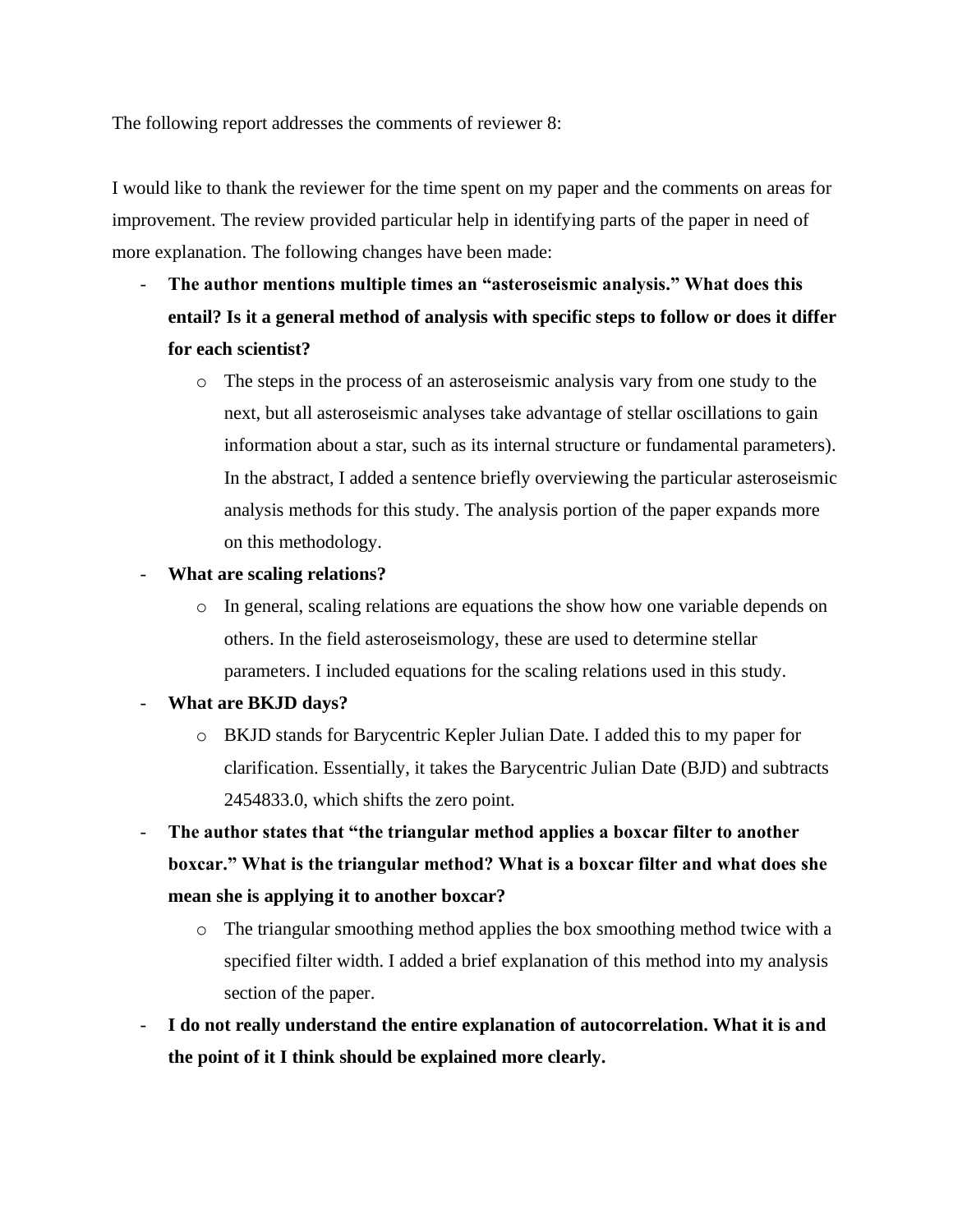o The point of the autocorrelation function in this study is to extract the values for  $\Delta v$  and  $v_{\text{max}}$  from the power spectrum. I added more details on the methods of the autocorrelation function to the paper to provide a better explanation of the methods. The *Lightkurve* package carried out this method.

- **What is Δ? I do not think it was defined or explained until the very end of the paper.**

- $\circ$  The value for  $\Delta v$  refers to the large frequency separation between consecutive radial modes. I added a definition of  $\Delta v$  to the abstract and the methodology sections.
- **Regarding the Echelle diagram, I am not sure if this is because I am not an expert in this field, but I am not completely clear on what it is based on the explanation the author provides. More specifically, what is the point of it and what is it supposed to be showing that is relevant to the project?**
	- o More explanation to the process of making an Echelle diagram and its meaning have been added to my paper.
- In the abstract, the author lists the results of the study; however, I am not sure **about what some of the variables / units mean.**
	- o I added each variable name in words to my abstract, but I left the units the same. The units follow astronomy convention.
- **There are some instances of incorrect grammar and odd wording, so the author should proofread again.**
	- o The paper has been proofread and edited again.
- **In Table 1 and Table 2, the only thing in the caption is the references. I would like to see more information about what the tables themselves are showing rather than just the references.** 
	- o The tables include descriptions in this resubmission. I placed a description in a caption at the top of each table.
- **In the introduction, there is very little background information about the star system itself that is being studied, aside from a few parameters pulled from another paper. It would be beneficial to the reader if the author described the system a little bit more, so I have more context about what is being done.**